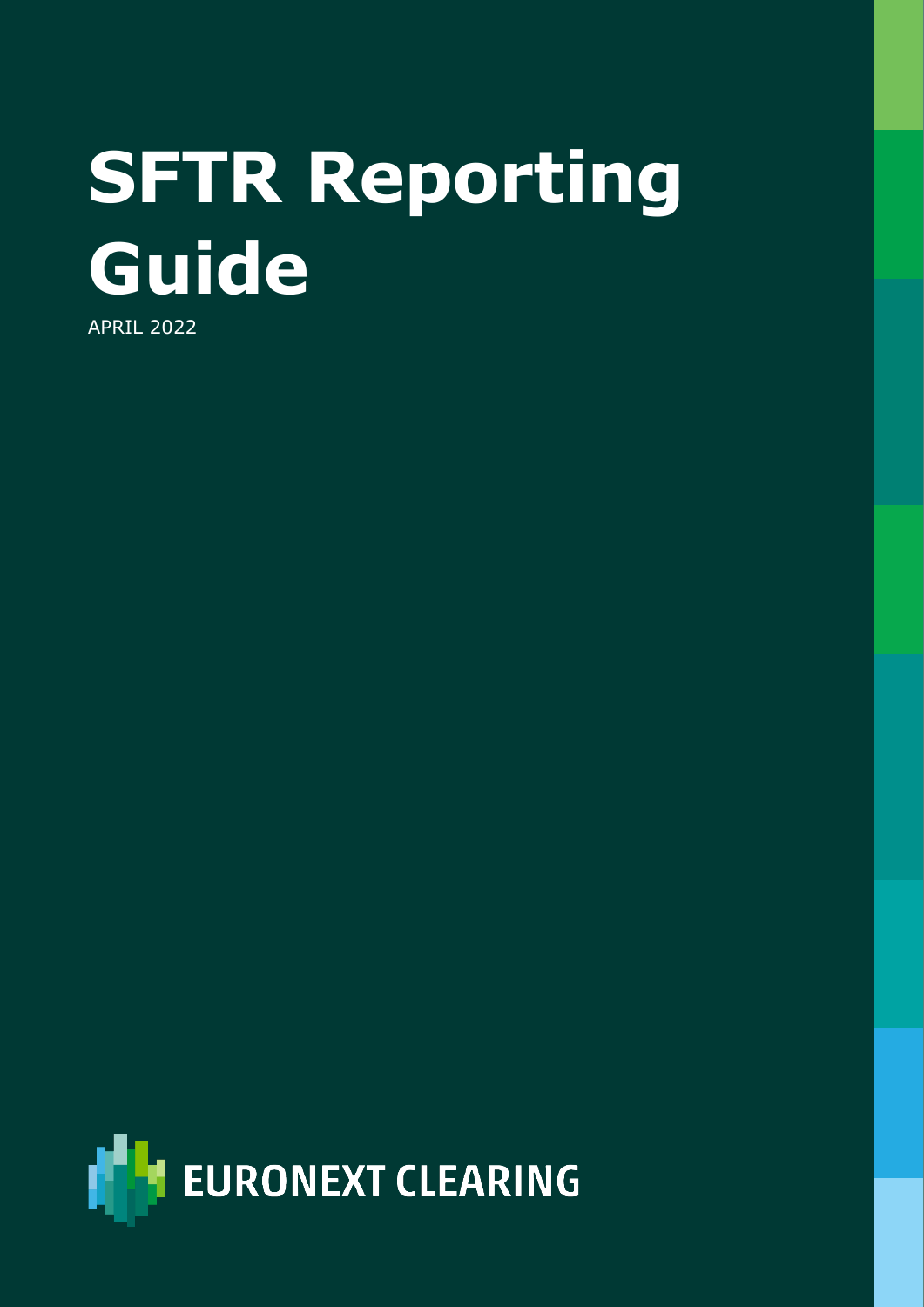

#### **Table of contents**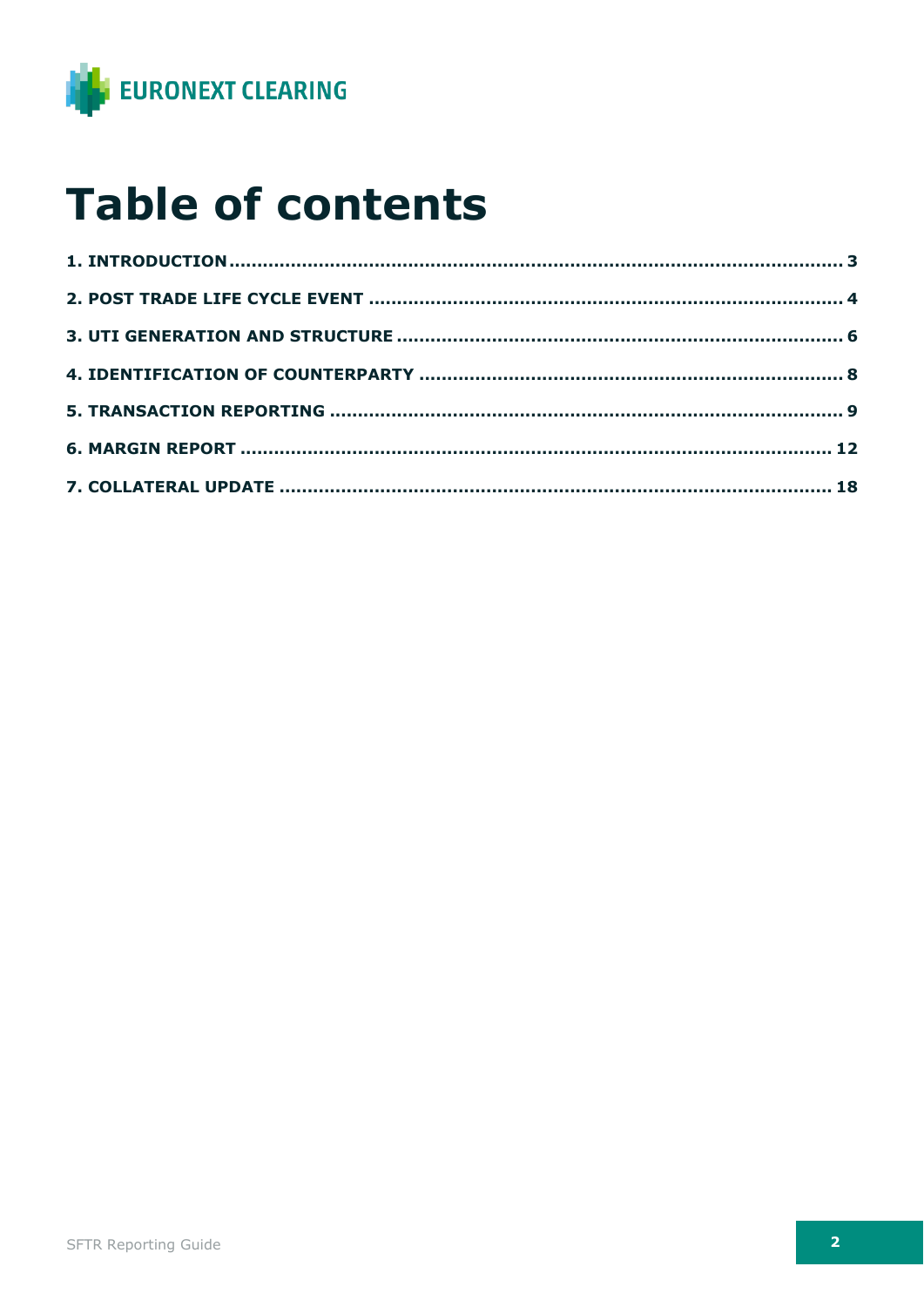

#### <span id="page-2-0"></span>**1. Introduction**

The Regulation (EU) 2015/2365 of the European Parliament and of the Council of 25 November 2015 on transparency of securities financing transactions and of reuse and amending Regulation (EU) No 648/2012 (hereinafter, "**SFTR**"), aims at increasing transparency in securities financing markets by introducing, inter alia, reporting requirements for securities financing transactions (SFTs).

According to the SFTR Regulation, counterparties to SFTs will be required to report the details of any SFT they have concluded, as well as any modification or termination thereof, to a trade repository registered in accordance with Article 5 or recognised in accordance with Article 19 of SFTR. Those details shall be reported no later than the working day following the conclusion, modification or termination of the transaction.

Euronext Clearing and clearing members will therefore be required to report their SFTs to an authorised Trade Repository. SFTs cleared by Euronext Clearing are repos traded in MTS and Brokertec.

ESMA Regulatory Technical Standards (RTS) supplementing on SFTR reporting entered into force in April 2019 and the reporting obligation for credit institutions and investment firms will start one year later (i.e. 12 months after the date of entry into force of ESMA Regulatory Technical Standards (RTS) supplementing SFTR), with a phased-in application for the rest of entities until January 2021.

On 6th January 2020 ESMA published the SFTR Guidelines which clarify a number of provisions of SFTR and provide practical guidance on their implementation.

The aim of this Guide is to provide clearing members with guidance on where they can collect the data they need in order to comply with the SFTR, i.e. data needed to report the transaction (new trade), the collateral updates and margins. In this regard, please note that Euronext Clearing will report trades at transaction level only.

Chapter 4 provides an overview of the life cycle of the SFT reporting;

Chapter 5 explains the generation rule of UTI (Unique Trade Number);

Chapter 6 provides the Euronext Clearing LEI code;

Chapter 7, 8 and 9 focus on each reporting event: transaction, collateral update and margin reporting.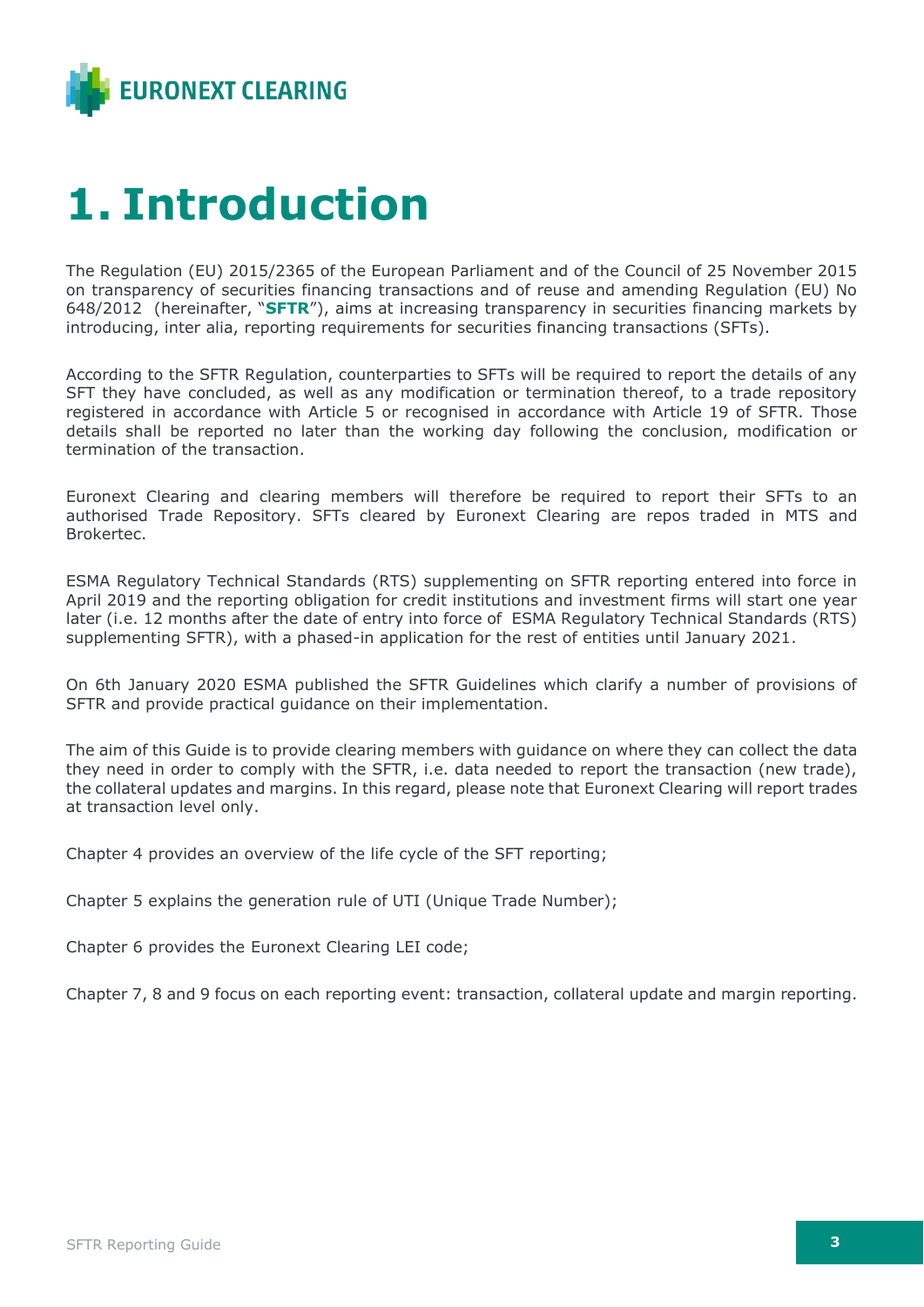

#### <span id="page-3-0"></span>**2. Post Trade Life cycle event**

On T+1, at close of previous business day, Euronext Clearing sends to the Trade Repository:

- the Transaction Report with trade data, collateral data and the portfolio code that link the trade to the margins that are reported in the Margin Report;
- the Margin Report with the margin data of each portfolio code.

By the settlement date of the first leg of the Repo, and till the settlement date of the second leg of the Repo, at close of business day, Euronext Clearing sends to the Trade Repository:

• the Collateral Update, with action type COLU. In the COLU, all the counterparty and collateral data already reported on T remain unchanged, with the exception of the Price per unit and Collateral market value, that are updated daily1.

Clearing members shall send to their Trade Repository their Reports.

Trade Repositories reconcile some of the data sent by Euronext Clearing and Clearing Members.

UTI Codes can be retrieved from the report *D01R – Derivatives Contracts* of the Euronext Clearing Data Service (field "UTI"). For additional information on other reports containing the UTI codes please refer to the Data Service Manual on the Euronext Clearing site.

<sup>&</sup>lt;sup>1</sup> In more detail, the collateral update is made by sending the transaction report, already sent on T, with the action type COLU, after having updated the collateral data, where necessary.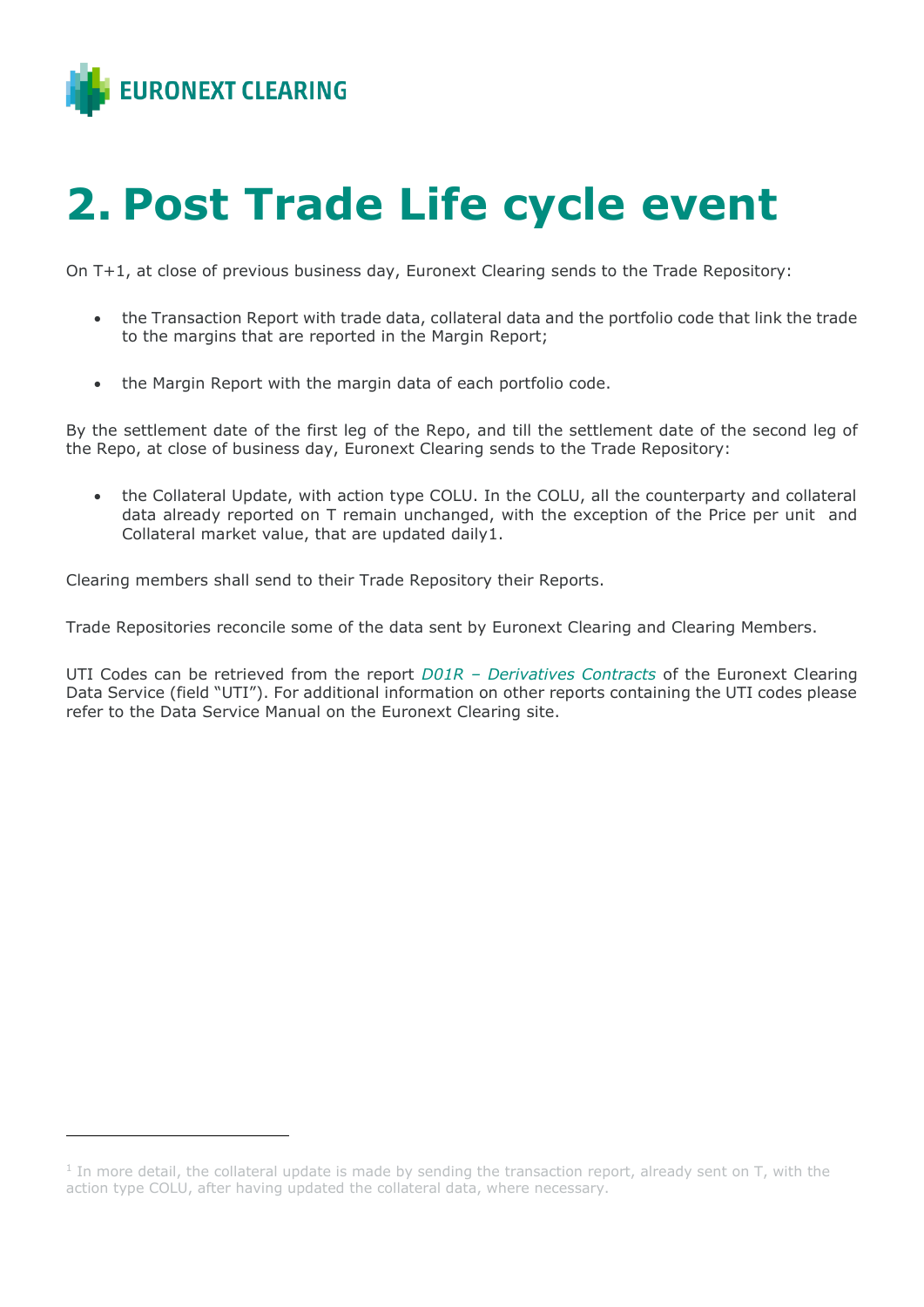



The following Chapters 7, 8 and 9 illustrate:

- **F** rules used by Euronext Clearing to compile above mentioned Reports, focusing on fields used by Trade Repositories in their reconciliation process
- **Euronext Clearing dataflow containing the data used by Euronext Clearing in the STF reporting,** that clearing members should use to avoid unmatching:
	- Chapter 7: transaction report;
	- Chapter 8: margin report;
	- Chapter 9: collateral update report.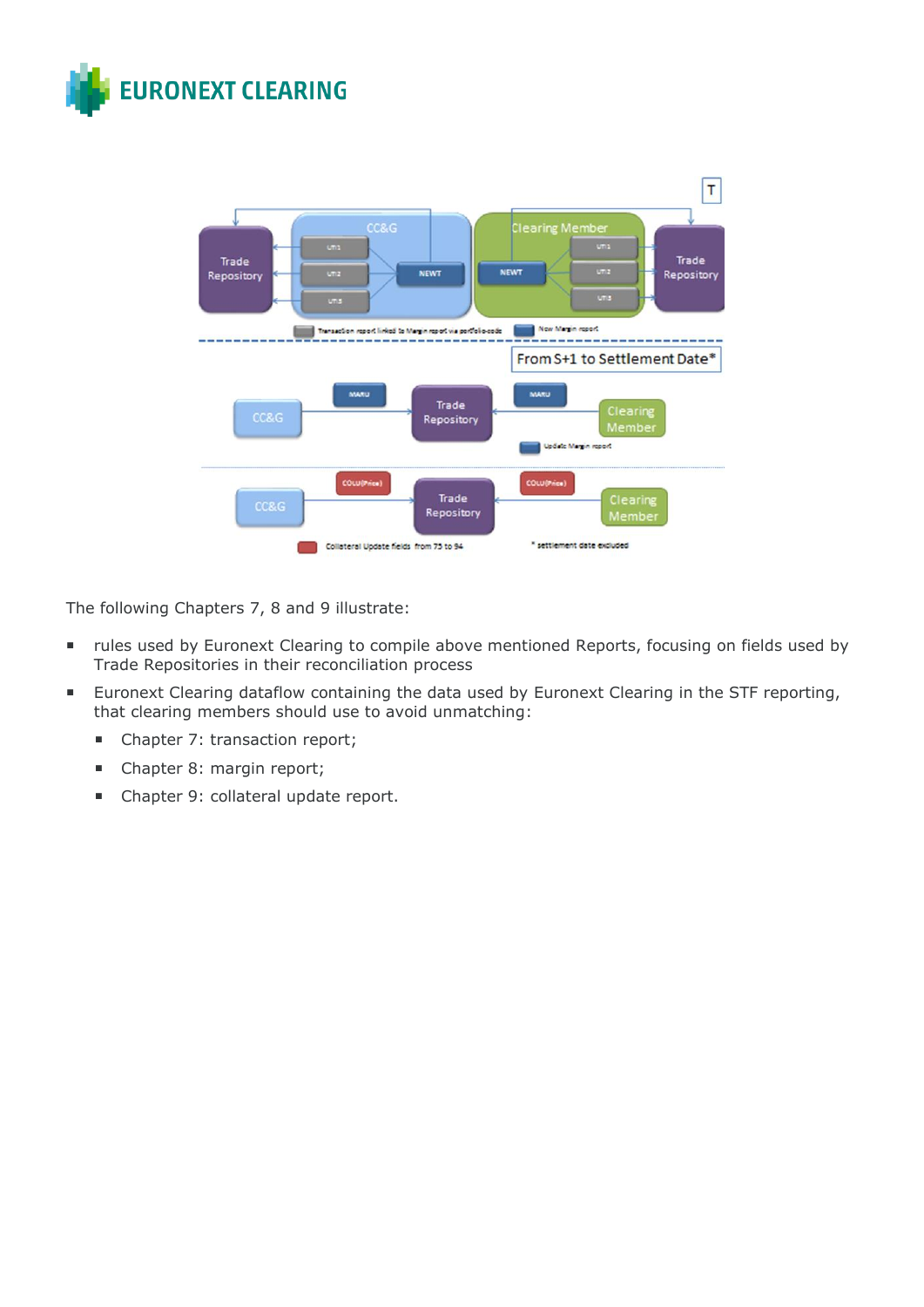

#### <span id="page-5-0"></span>**3. UTI Generation and structure**

In case of cleared SFTs, each of the SFTs between the CCP and its clearing members, and between the clearing members and their clients, should be reported with different UTIs. Euronext Clearing will generate and disseminate the UTI (Unique Trade Identifier) of the SFTs between the CCP and its clearing members, as per point 4.16 of the ESMA Guidelines.

The following table provides the rule used by Euronext Clearing to generate the UTI code:

| <b>Field name</b>         | Length       | <b>Description</b>                                                  | <b>BCS API Field</b>           | <b>Euronext</b><br><b>Clearing Data</b><br><b>Flow</b> |
|---------------------------|--------------|---------------------------------------------------------------------|--------------------------------|--------------------------------------------------------|
| Trading<br>Venue          | 3            | Trading Venue ID:<br>PCT=MTS Repo<br><b>BTM=ICAP Brokertec Repo</b> | NotifyContracts/SeriesId       | D01I/Market<br>Source                                  |
| CCP Mic Code              | 10           | <b>Euronext Clearing Mic Code</b>                                   | Fixed Value '000CGIT000'       |                                                        |
| <b>Trade Date</b>         | 8            | Trade date in the format<br>'YYYYMMDD'                              | NotifyContracts/ContractDate   | D01I/Execution<br>Time                                 |
| Product<br>Identification | 12           | ISO 6166 ISIN code of the<br>traded product                         | NotifyContracts/ISINCode       | D01I/Isin Code                                         |
| Trade Number              | 10           | Contract number                                                     | NotifyContracts/ContractNumber | D01I/Contract<br>Number                                |
| Counterparty<br>side      | $\mathbf{1}$ | $B = Buyer$<br>$S =$ Seller<br>from participant<br>perspective      | NotifyContracts/Side           | D01I/Trade Side                                        |
| Free Space                | 8            | Must be filled with<br>XXXXXXXX                                     |                                |                                                        |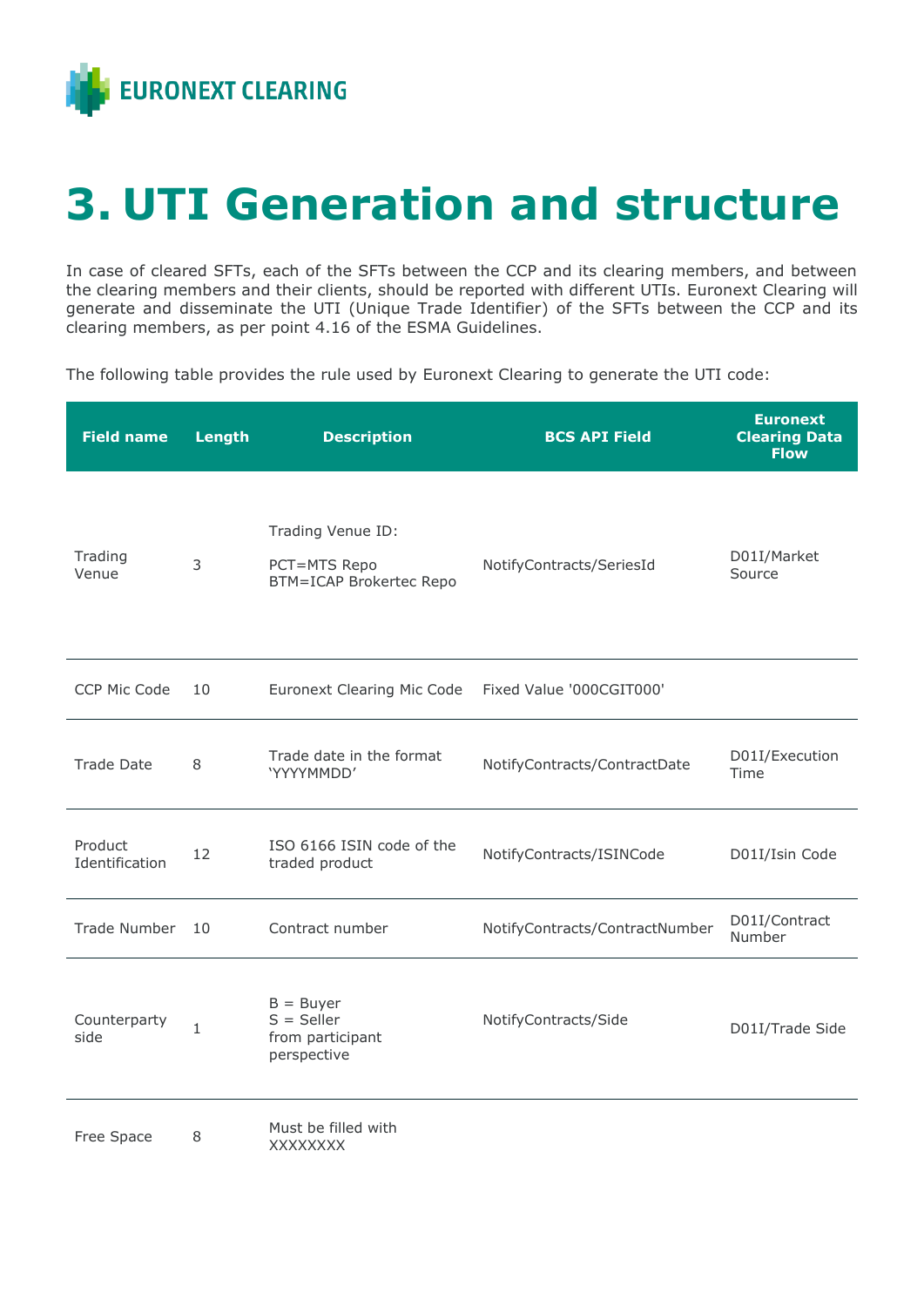

Here below an UTI Example

#### PTC000CGIT00020190424IT00003666550000501053SXXXXXXXX

**PTC**000CGIT00020190424IT00003666550000501053SXXXXXX

The UTI shall be used to report records at trade level (Field 2.1 "Trade ID" of the ESMA documentation). UTI Codes can be retrieved from the dataflow *D01L –Contracts Bond/Repo* of the Euronext Clearing Data Service (field "UTI").

For additional information on other reports containing the UTI codes, please refer to the Data Service Manual on Euronext Clearing website.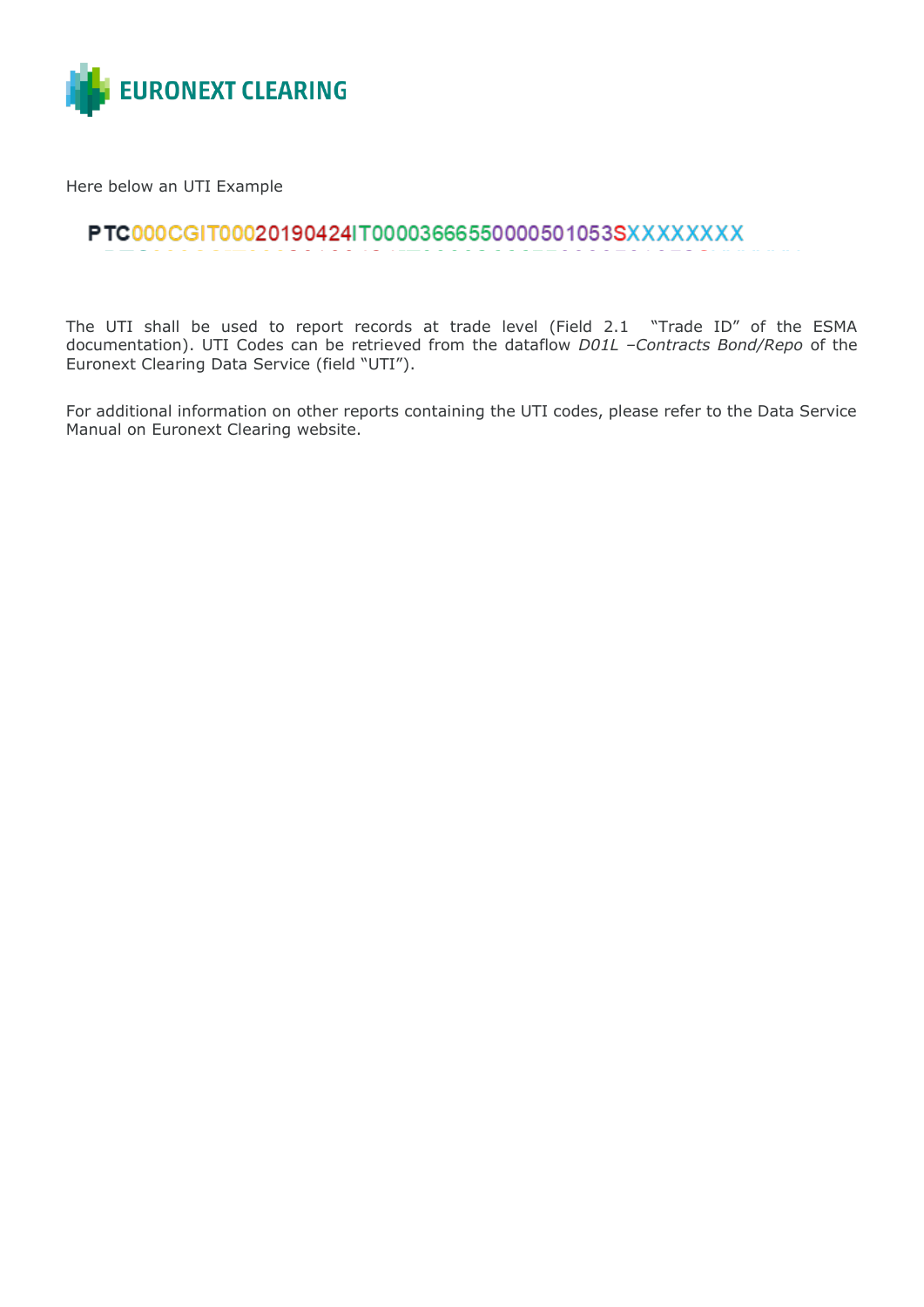

## <span id="page-7-0"></span>**4. Identification of Counterparty**

Each reporting counterparty shall be identified by the ISO 17442 Legal Entity Identifier (LEI) registered and maintained in the Global Legal Entity Identifier Foundation (GLEIF) database. Participants shall promptly communicate to Euronext Clearing any change of the code used for their reporting.

Euronext Clearing is registered in the GLEIF database with the following code:

#### **8156006407E264D2C725**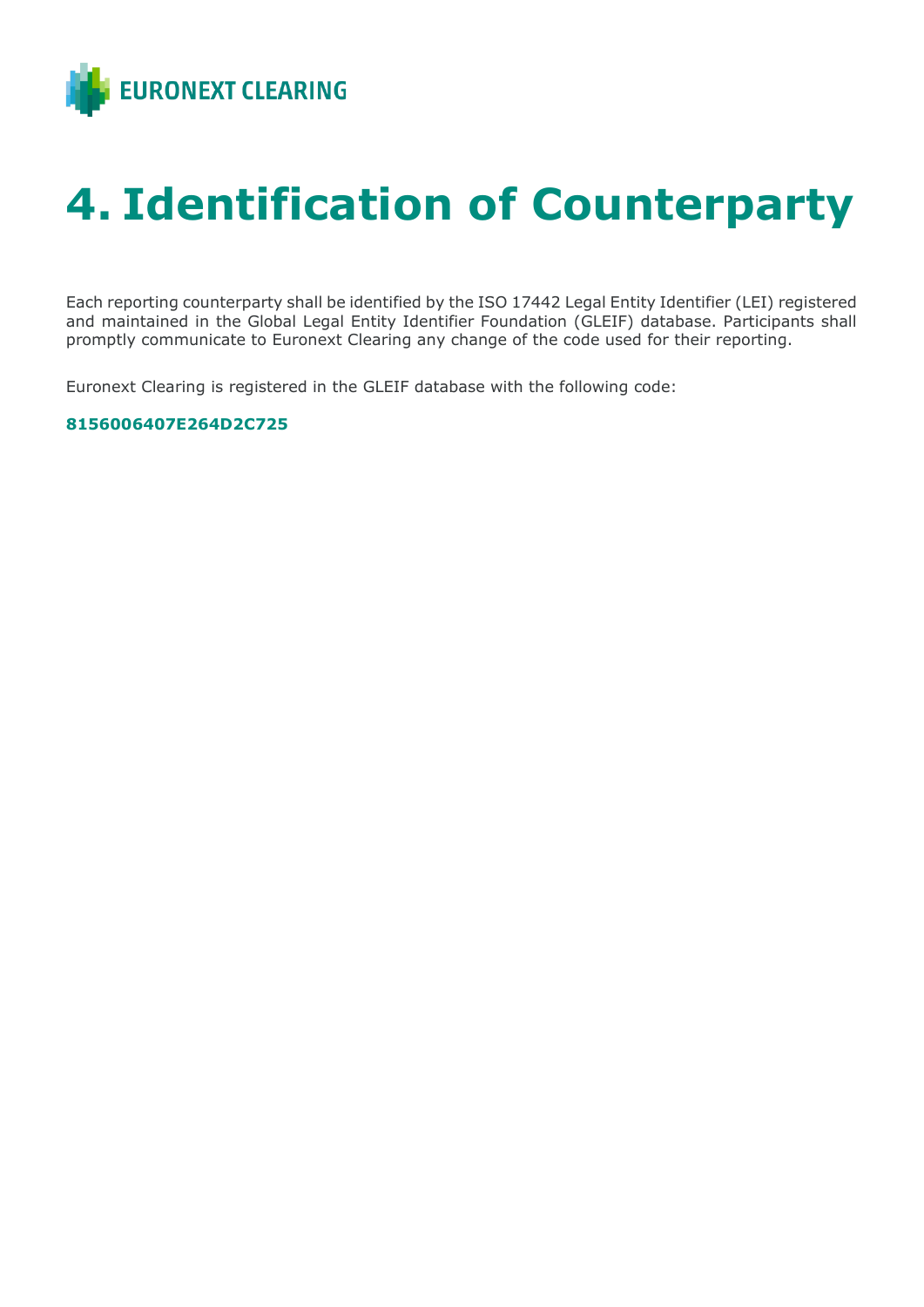

#### <span id="page-8-0"></span>**5. Transaction Reporting**

The following table reports:

- the field used by Trade Repositories in their reconciliation process;
- the rules used by Euronext Clearing to compile such fields;
- **Euronext Clearing dataflow to be used by clearing members to avoid unmatching**

| <b>ESMA</b><br>reference<br>number | <b>ESMA field</b><br>name          | <b>ESMA field description</b>                                                                                                                                                                                                                                                                                                                                                                                                                                                                                                                  | <b>Euronext Clearing</b><br><b>Note</b> | <b>Sample</b>                      |
|------------------------------------|------------------------------------|------------------------------------------------------------------------------------------------------------------------------------------------------------------------------------------------------------------------------------------------------------------------------------------------------------------------------------------------------------------------------------------------------------------------------------------------------------------------------------------------------------------------------------------------|-----------------------------------------|------------------------------------|
| 1                                  | UTI                                | Unique reference assigned to<br>the SFT in order to identify the<br>trade.                                                                                                                                                                                                                                                                                                                                                                                                                                                                     | D01L / UTI                              | See cap.4                          |
| 6                                  | Clearing<br>timestamp              | Time and date when clearing<br>took place.                                                                                                                                                                                                                                                                                                                                                                                                                                                                                                     | D01L / Clearing<br>timestamp            | i.e. YYYY-MM-<br>DDThh:mm:ssZ      |
| 8                                  | Trading venue                      | Unique code identifying the<br>venue of execution of the SFT.<br>Where the SFT was concluded<br>over the counter and it is<br>admitted to trading, the MIC<br>code 'XOFF'. Where the SFT<br>was concluded over the counter<br>and it is not admitted to<br>trading, the MIC code 'XXXX'.                                                                                                                                                                                                                                                       | D01L / Trading venue                    | <b>BTAM</b><br>or MTSC             |
| 9                                  | Master<br>agreement<br>type        |                                                                                                                                                                                                                                                                                                                                                                                                                                                                                                                                                | Always "OTHR"                           | <b>OTHR</b>                        |
| 10                                 | Other master<br>agreement<br>type  |                                                                                                                                                                                                                                                                                                                                                                                                                                                                                                                                                | Always<br>"CCGRepoRulebook"             | CCP Repo<br>Clearing<br>Conditions |
| 18                                 | General<br>collateral<br>indicator | Indication of whether the SFT is<br>subject to a general collateral<br>arrangement. In the case of a<br>securities lending transaction,<br>the field refers to securities<br>provided as collateral, and not<br>to the security provided on<br>loan. The code 'GENE' shall be<br>specified for an SFT which is<br>subject to a general collateral<br>arrangement. A general<br>collateral arrangement specifies<br>a collateral arrangement for a<br>transaction in which the<br>collateral giver may choose the<br>security to be provided as | Always "SPEC"                           | <b>SPEC</b>                        |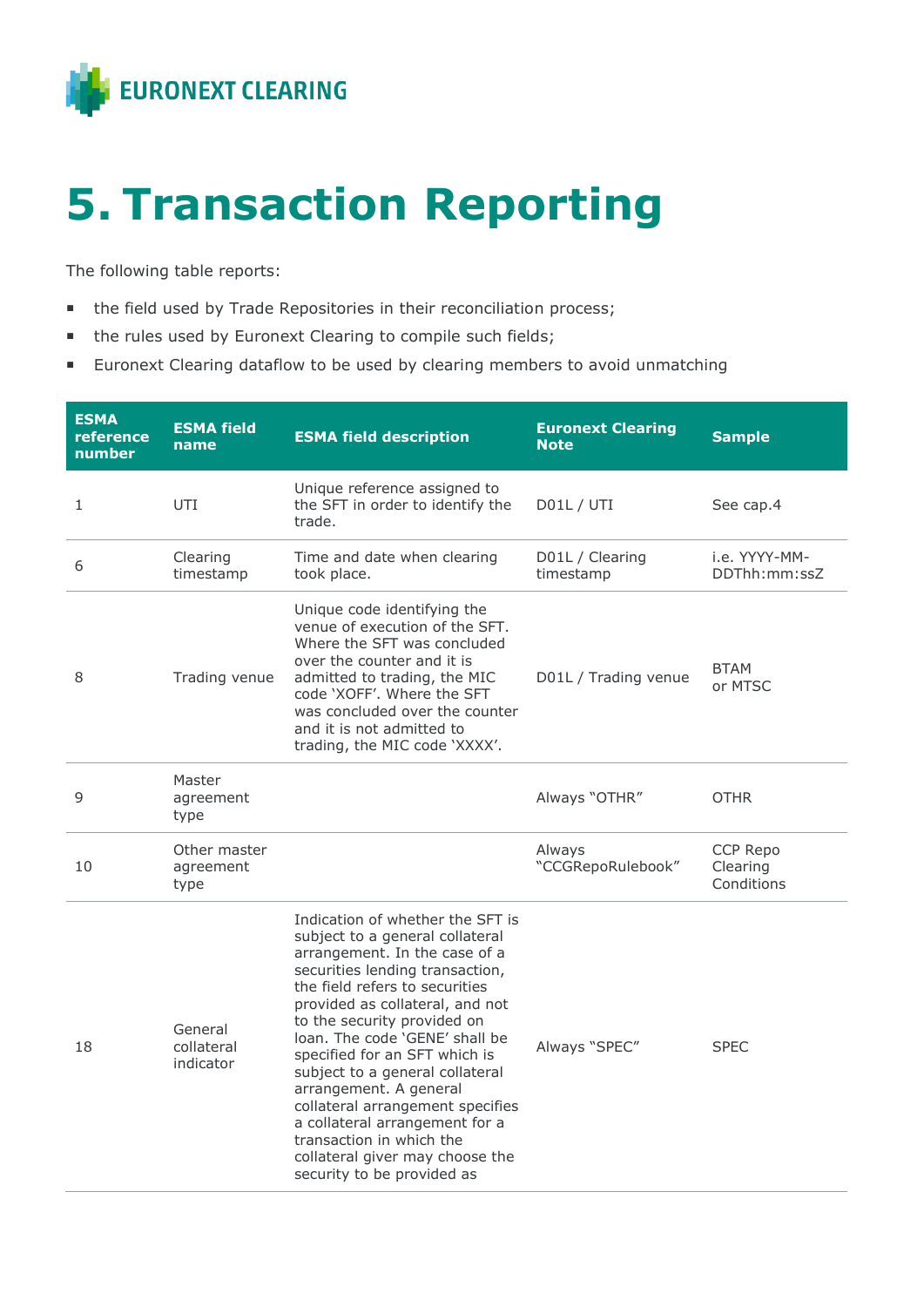

| <b>ESMA</b><br>reference<br>number | <b>ESMA field</b><br>name                                  | <b>ESMA field description</b>                                                                                                                                                                                                                                                                                                                                                                                                                                                       | <b>Euronext Clearing</b><br><b>Note</b>   | <b>Sample</b> |
|------------------------------------|------------------------------------------------------------|-------------------------------------------------------------------------------------------------------------------------------------------------------------------------------------------------------------------------------------------------------------------------------------------------------------------------------------------------------------------------------------------------------------------------------------------------------------------------------------|-------------------------------------------|---------------|
|                                    |                                                            | collateral amongst a relatively<br>wide range of securities<br>satisfying predefined criteria.<br>The code 'SPEC' shall be<br>specified for an SFT which is<br>subject to a specific collateral<br>arrangement. A specific<br>collateral arrangement specifies<br>a collateral arrangement for a<br>transaction in which the<br>collateral taker requests a<br>specific International Securities<br>Identification Number ('ISIN')<br>to be provided by the collateral<br>provider. |                                           |               |
| 37                                 | Principal<br>amount on<br>value date                       | Cash value to be settled as of<br>the value date of the<br>transaction.                                                                                                                                                                                                                                                                                                                                                                                                             | D01L/ Settlement<br>Countervalue          |               |
| 38                                 | Principal<br>amount on<br>maturity date                    | Cash value to be settled as of<br>the maturity date of the<br>transaction.                                                                                                                                                                                                                                                                                                                                                                                                          | D01L / Mature<br>Countervalue             |               |
| 73                                 | Collateralisatio<br>n of the<br>exposure (net<br>exposure) | Indication of whether the<br>collateral has been provided for<br>a net exposure, rather than for<br>a single transaction.                                                                                                                                                                                                                                                                                                                                                           | Always FALSE                              | <b>FALSE</b>  |
| 75                                 | Type of<br>collateral<br>component                         | Indication of the type of<br>collateral component.                                                                                                                                                                                                                                                                                                                                                                                                                                  | <b>SECU</b>                               | <b>SECU</b>   |
| 78                                 | Identification<br>of a security<br>used as<br>collateral   | Identification of the security<br>used as collateral.                                                                                                                                                                                                                                                                                                                                                                                                                               | D01L / ISIN Code<br><b>ISIN</b>           |               |
| 83                                 | Collateral<br>quantity or<br>nominal<br>amount             | Quantity or nominal amount of<br>the security or commodity used<br>as collateral.                                                                                                                                                                                                                                                                                                                                                                                                   | D01L/ Quantity                            |               |
| 85                                 | Currency of<br>collateral<br>nominal<br>amount             | In case collateral nominal<br>amount is reported, the<br>currency of the nominal<br>amount.                                                                                                                                                                                                                                                                                                                                                                                         | D01L / Currency<br>(always EUR)           | <b>EUR</b>    |
| 87                                 | Price per unit                                             | Price per unit in respect of the<br>collateral component, including<br>accrued interest for interest-<br>bearing securities used to value<br>the security or commodity.                                                                                                                                                                                                                                                                                                             | D01L/Price (expressed<br>as a percentage) |               |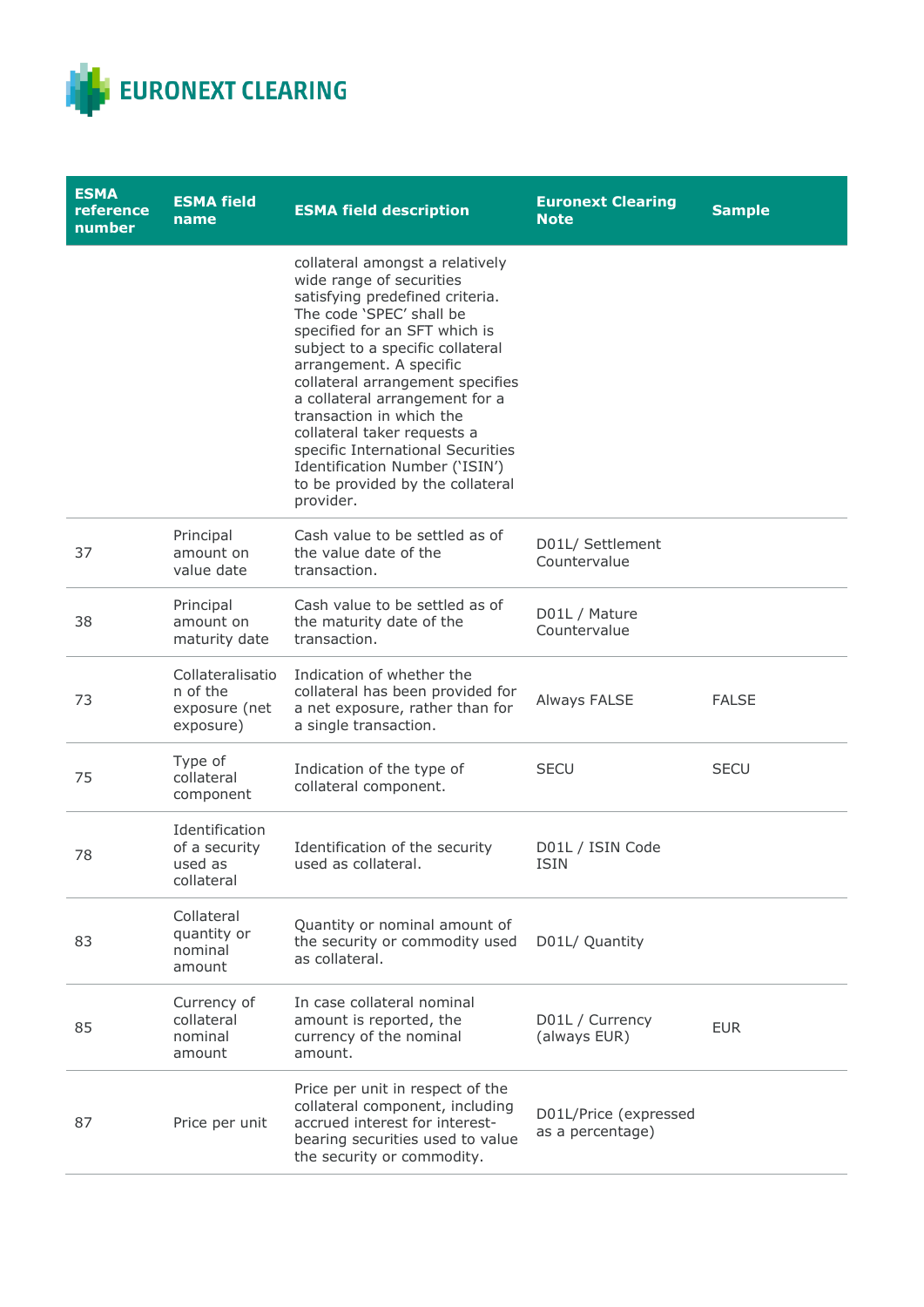

| <b>ESMA</b><br>reference<br>number | <b>ESMA field</b><br>name        | <b>ESMA field description</b>                                                                                                                                                                                                                                                                                                                                                                        | <b>Euronext Clearing</b><br><b>Note</b>                                                       | <b>Sample</b>                                                    |
|------------------------------------|----------------------------------|------------------------------------------------------------------------------------------------------------------------------------------------------------------------------------------------------------------------------------------------------------------------------------------------------------------------------------------------------------------------------------------------------|-----------------------------------------------------------------------------------------------|------------------------------------------------------------------|
| 88                                 | Collateral<br>market value       | Market value of the individual<br>collateral component expressed<br>in price currency.                                                                                                                                                                                                                                                                                                               | D01L / Settlement<br>Countervalue                                                             |                                                                  |
| 89                                 | Haircut or<br>margin             | For repos and buy-sell backs,<br>any collateral haircut shall be<br>specified by reference to any<br>risk control measure applied to<br>the underlying collateral, at<br>ISIN level, whereby the value<br>of that underlying collateral is<br>calculated as the market value<br>of the assets reduced by a<br>certain percentage.                                                                    | $\overline{0}$                                                                                | 0                                                                |
| 90                                 | Collateral<br>quality            | Code that classifies the risk of<br>the security used as collateral.                                                                                                                                                                                                                                                                                                                                 | Always INVG                                                                                   |                                                                  |
| 91                                 | Maturity date<br>of the security | Maturity date of the security<br>used as collateral.                                                                                                                                                                                                                                                                                                                                                 | DS11 / Bond Expiry<br>Date of the security of<br>field 2.78 (security<br>underlying the repo) |                                                                  |
| 94                                 | Collateral type                  | Code that classifies the type of<br>the security used as collateral.                                                                                                                                                                                                                                                                                                                                 | Always GOVS                                                                                   | <b>GOVS</b>                                                      |
| 97                                 | Portfolio code                   | The portfolio of transactions for<br>which margins are exchanged<br>shall be identified by a unique<br>code determined by the<br>reporting counterparty. In case<br>the portfolio of transactions<br>also includes derivatives<br>contracts reportable under<br>Regulation (EU) No 648/2012,<br>the portfolio code shall be the<br>same as the one reported<br>under Regulation (EU) No<br>648/2012. | D01L/ Portfolio code                                                                          | 01323 01323-<br>F.EUR_IT.815600<br>6407E264D2C72<br>5-000CGIT000 |
| 98                                 | Action type                      | The report shall contain one of<br>the following action types:                                                                                                                                                                                                                                                                                                                                       | Always NEWT                                                                                   | <b>NEWT</b>                                                      |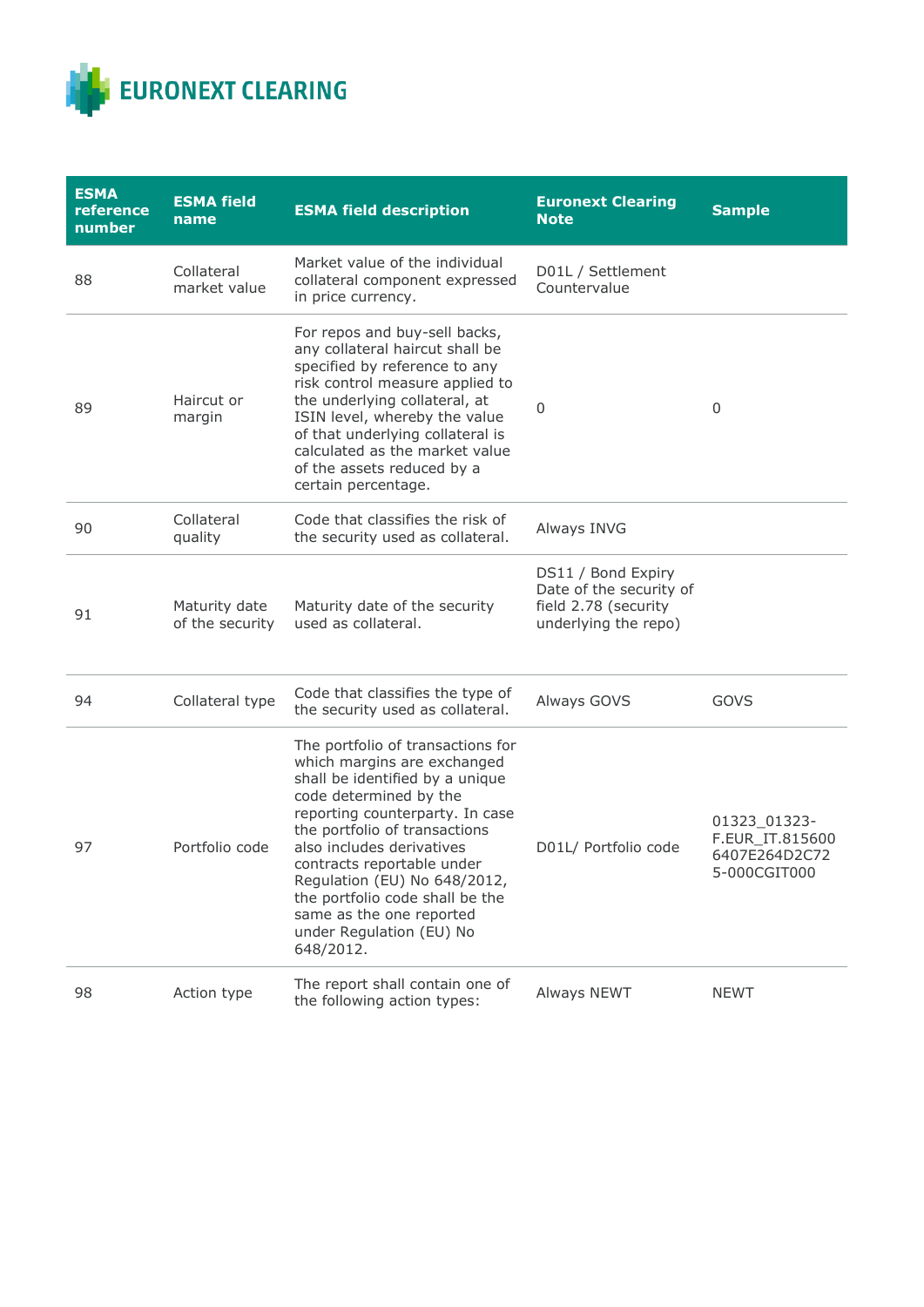

### <span id="page-11-0"></span>**6. Margin Report**

The following table indicates:

- the rules used by Euronext Clearing to compile margin data;
- Euronext Clearing report/dataflow to be used by the clearing member to avoid unmatching

| <b>ESMA</b><br>reference<br>number | <b>ESMA</b><br>field<br>name               | <b>ESMA field description</b>                                                                                                                                                                                                                                                                                                                            | <b>Euronext Clearing Note</b>                                                                          | <b>Sample</b>          |
|------------------------------------|--------------------------------------------|----------------------------------------------------------------------------------------------------------------------------------------------------------------------------------------------------------------------------------------------------------------------------------------------------------------------------------------------------------|--------------------------------------------------------------------------------------------------------|------------------------|
| 2                                  | Event date                                 | Date on which the<br>reportable event relating<br>to the SFT and captured<br>by the report took place.<br>In the case of action<br>types "Valuation update",<br>"Collateral update",<br>"Reuse update", "Margin<br>update", the date for<br>which the information<br>contained in the report is<br>provided.                                             | MS70 Data in Header, this<br>is settlement date for<br>margin.<br>The machine readable file<br>is D16B | Reporting timestamp -1 |
| 3                                  | Report<br>submitting<br>entity             | Unique code identifying<br>the entity which submits<br>the report. In the case<br>where the submission of<br>the report has been<br>delegated to a third party<br>or to the other<br>counterparty, the unique<br>code identifying that<br>entity                                                                                                         |                                                                                                        |                        |
| 4                                  | Reporting<br>Counterpar<br>ty              | Unique code identifying<br>the reporting<br>counterparty.                                                                                                                                                                                                                                                                                                |                                                                                                        |                        |
| 5                                  | Entity<br>responsible<br>for the<br>report | Where a financial<br>counterparty is<br>responsible for reporting<br>on behalf of the other<br>counterparty in<br>accordance with Article<br>4(3) of Regulation (EU)<br>No 2365/2015, the unique<br>code identifying that<br>financial counterparty.<br>Where a management<br>company is responsible<br>for reporting on behalf of<br>an Undertaking for |                                                                                                        |                        |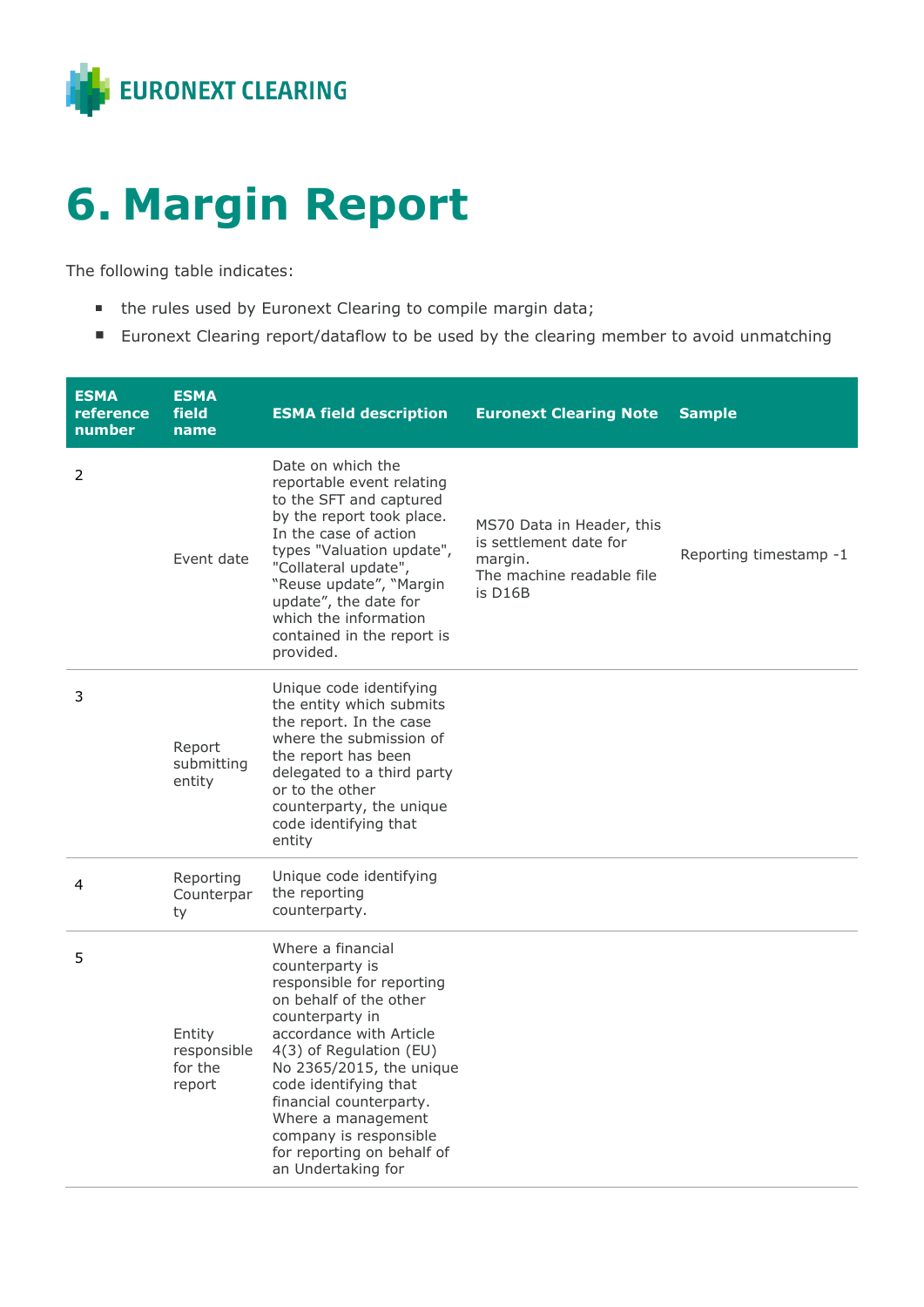

| <b>ESMA</b><br>reference<br>number | <b>ESMA</b><br>field<br>name | <b>ESMA field description</b>                                                                                                                                                                                                                                                                                                                                                                                                                                                                 | <b>Euronext Clearing Note</b>                                                                                                                                                                                                                                                                                                                                                                                            | <b>Sample</b>                                                    |
|------------------------------------|------------------------------|-----------------------------------------------------------------------------------------------------------------------------------------------------------------------------------------------------------------------------------------------------------------------------------------------------------------------------------------------------------------------------------------------------------------------------------------------------------------------------------------------|--------------------------------------------------------------------------------------------------------------------------------------------------------------------------------------------------------------------------------------------------------------------------------------------------------------------------------------------------------------------------------------------------------------------------|------------------------------------------------------------------|
|                                    |                              | Collective Investment in<br><b>Transferable Securities</b><br>(UCITS) in accordance<br>with Article 4(3) of<br>Regulation (EU) No<br>2365/2015, the unique<br>code identifying that<br>management company.<br>Where an Alternative<br><b>Investment Fund Manager</b><br>(AIFM) is responsible for<br>reporting on behalf of an<br>Alternative Investment<br>Fund (AIF) in accordance<br>with Article 4(3) of<br>Regulation (EU) No<br>2365/2015, the unique<br>code identifying that<br>AIFM. |                                                                                                                                                                                                                                                                                                                                                                                                                          |                                                                  |
| 6                                  | Other<br>counterpart<br>у    | Unique code identifying<br>the entity with whom the<br>reporting counterparty<br>concluded the SFT.                                                                                                                                                                                                                                                                                                                                                                                           | Euronext Clearing LEI See<br>chapter 4.3                                                                                                                                                                                                                                                                                                                                                                                 | 8156006407E264D2C7<br>25                                         |
| 7                                  | Portfolio<br>code            | The portfolio of<br>transactions for which<br>margins are exchanged<br>shall be identified by a<br>unique code determined<br>by the reporting<br>counterparty. In case the<br>portfolio of transactions<br>also includes derivatives<br>contracts reportable<br>under Regulation (EU) No<br>648/2012, the portfolio<br>code shall be the same as<br>that reported under<br>Regulation (EU) No<br>648/2012.                                                                                    | Must be the same of 2.97<br>see table above<br>MS70 Header $\rightarrow$<br>GCM_Member-<br>Conto.Valuta_<br>Paese.LEIControparte-<br>MICCODECCP<br>Valuta=EUR<br>Paese=IT<br>The machine readable file<br>is D16B<br>a) in case the member is<br>a segregated TC the<br>Member code is the one<br>of the trading client;<br>b) in case the member is<br>not a segregated TC the<br>Member code is the one<br>of the GCM; | 01323_01323-<br>F.EUR_IT.8156006407E<br>264D2C725-<br>000CGIT000 |
| 8                                  | Initial<br>margin<br>posted  | Value of the initial margin<br>posted by the reporting<br>counterparty to the other<br>counterparty. In case                                                                                                                                                                                                                                                                                                                                                                                  | $MS70 \rightarrow$ Footer Adjusted<br><b>Additional Margin</b>                                                                                                                                                                                                                                                                                                                                                           |                                                                  |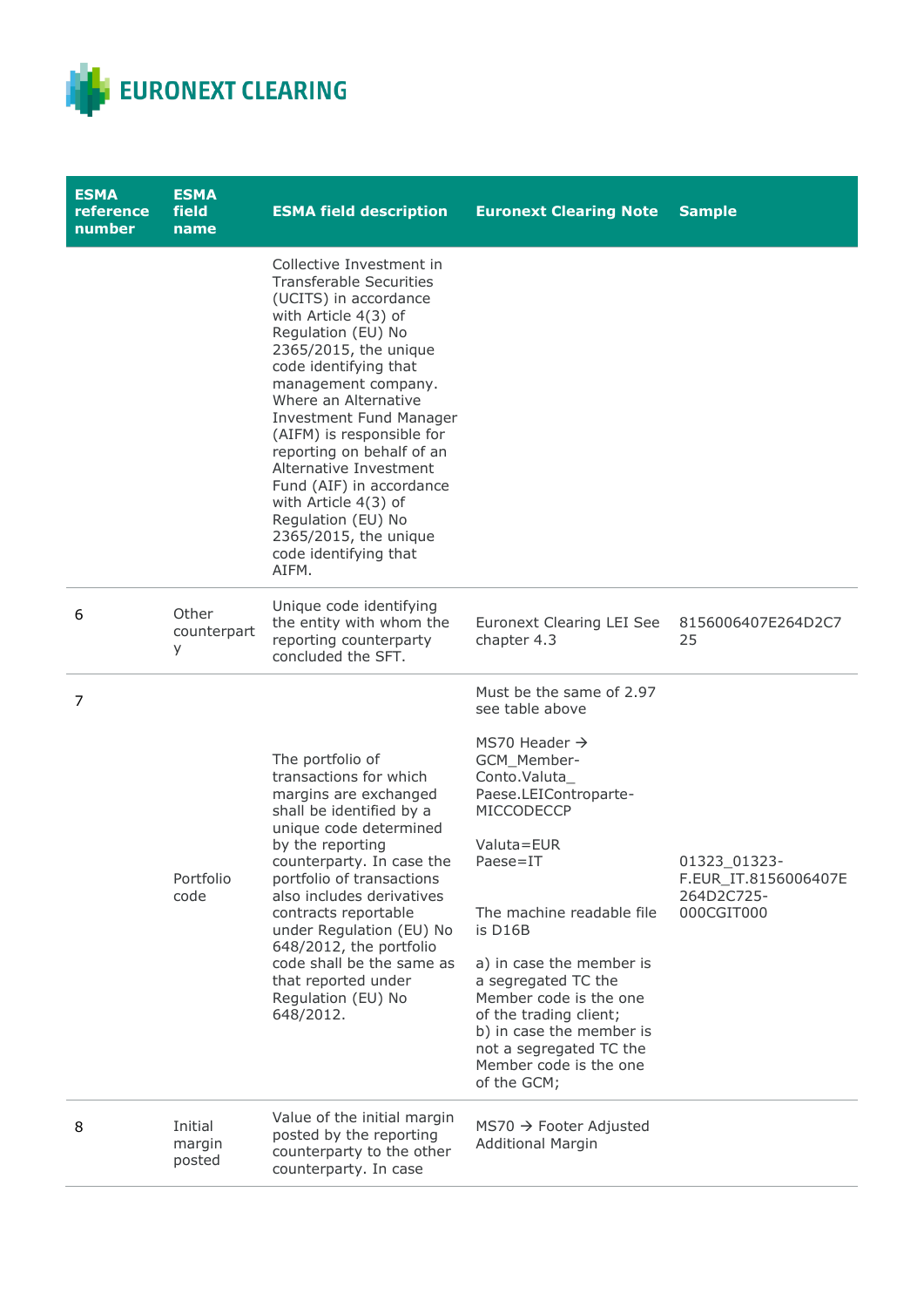

| <b>ESMA</b><br>reference<br>number | <b>ESMA</b><br>field<br>name                   | <b>ESMA</b> field description                                                                                                                                                                                                                                                                                              | <b>Euronext Clearing Note</b>                                                                                                                                                                                                                                                                                                                                                                                                                                                                                                                                                                              | <b>Sample</b> |
|------------------------------------|------------------------------------------------|----------------------------------------------------------------------------------------------------------------------------------------------------------------------------------------------------------------------------------------------------------------------------------------------------------------------------|------------------------------------------------------------------------------------------------------------------------------------------------------------------------------------------------------------------------------------------------------------------------------------------------------------------------------------------------------------------------------------------------------------------------------------------------------------------------------------------------------------------------------------------------------------------------------------------------------------|---------------|
|                                    |                                                | initial margin is posted on<br>a portfolio basis, this field<br>shall specify the overall<br>value of initial margin<br>posted for the portfolio.                                                                                                                                                                          | The machine readable file<br>is D16B<br>a) in case the member is<br>a segregated trading<br>clients the Member code<br>is the one of the trading<br>client: IM posted is equal<br>to the amount reported in<br>Adjusted Additional<br>Margin (MS70)<br>b) in case the member is<br>not a segregated trading<br>client the Member code is<br>the one of the General<br>Clearing Member: Initial<br>Margin posted is equal to<br>the sum of Adjusted<br>Additional Margin (MS70)<br>of each trading clients<br>(considering both<br>accounts house and client<br>of the TC) participating<br>the Bond market |               |
|                                    |                                                |                                                                                                                                                                                                                                                                                                                            | (considering only the line<br>referring to EUR)                                                                                                                                                                                                                                                                                                                                                                                                                                                                                                                                                            |               |
| 9                                  | Currency of<br>the initial<br>margin<br>posted | Currency of the initial<br>margin posted.                                                                                                                                                                                                                                                                                  | <b>EUR</b>                                                                                                                                                                                                                                                                                                                                                                                                                                                                                                                                                                                                 | <b>EUR</b>    |
| 10                                 | Variation<br>margin<br>posted                  | Value of the variation<br>margin posted, including<br>the value of cash settled,<br>by the reporting<br>counterparty to the other<br>counterparty. In case<br>variation margin is posted<br>on a portfolio basis, this<br>field shall specify the<br>overall value of the<br>variation margin posted<br>for the portfolio. | $MS70 \rightarrow$ Footer MTM<br>Margins if MTM is<br>positive (debit for the<br>clearing member),<br>otherwise blank<br>The machine readable file<br>is D16B<br>a) in case the member is<br>a segregated trading<br>client the Member code is<br>the one of the trading<br>client: Variation Margin<br>posted is equal to the<br>amount reported in MTM<br>(MS70)<br>b) in case the member is<br>not a segregated trading<br>Client the Member code is                                                                                                                                                    |               |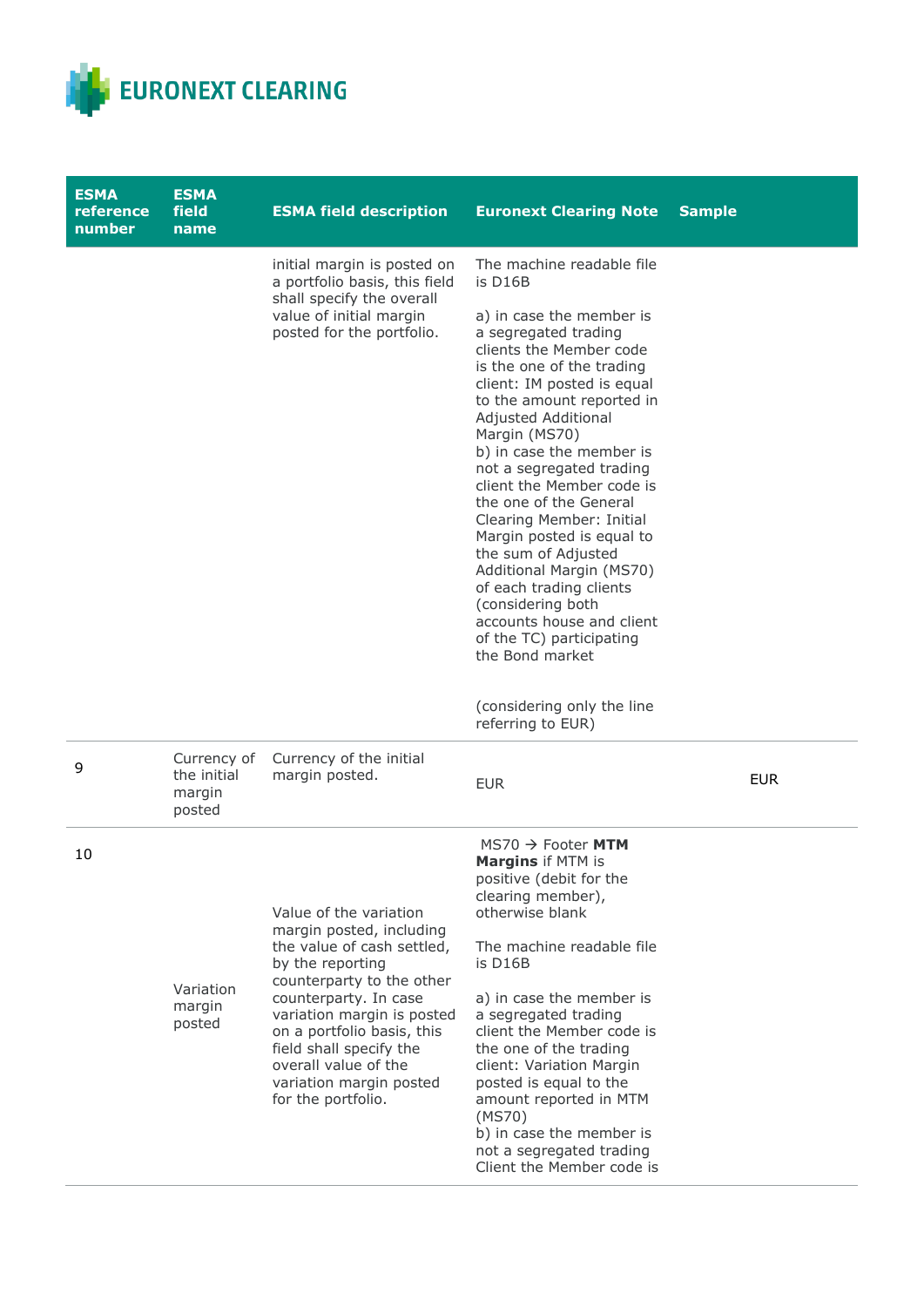

| <b>ESMA</b><br>reference<br>number | <b>ESMA</b><br>field<br>name                         | <b>ESMA field description</b>                                                                                                                                                                                                                                                                                                          | <b>Euronext Clearing Note</b>                                                                                                                                                                                                                                                                                                                             | <b>Sample</b> |
|------------------------------------|------------------------------------------------------|----------------------------------------------------------------------------------------------------------------------------------------------------------------------------------------------------------------------------------------------------------------------------------------------------------------------------------------|-----------------------------------------------------------------------------------------------------------------------------------------------------------------------------------------------------------------------------------------------------------------------------------------------------------------------------------------------------------|---------------|
|                                    |                                                      |                                                                                                                                                                                                                                                                                                                                        | the one of the General<br>Clearing Member: VM<br>posted is equal to the<br>sum of MTM (MS70) of<br>each trading client<br>(considering both<br>accounts house and client<br>of the trading clients) who<br>trade on the bond market<br>(considering only the line<br>referring to EUR)                                                                    |               |
| 11                                 | Currency of<br>the<br>variation<br>margins<br>posted | Currency of variation<br>margin posted.                                                                                                                                                                                                                                                                                                | EUR, if field 10 is not<br>blank                                                                                                                                                                                                                                                                                                                          |               |
| 12                                 | Initial<br>margin<br>received                        | Value of the initial margin<br>received by the reporting<br>counterparty from the<br>other counterparty. In<br>case initial margin is<br>received on a portfolio<br>basis, this field shall<br>specify the overall value<br>of the initial margin<br>received for the portfolio.                                                       | Blank for clearing member<br>Initial Margins are posted<br>by the clearing member<br>(see field 8) and received<br>by Euronext Clearing.<br>Therefore this field should<br>be left blank by clearing<br>members and filled in by<br>Euronext clearing                                                                                                     |               |
| 13                                 | Currency of<br>the initial<br>margin<br>received     | Currency of the initial<br>margin received.                                                                                                                                                                                                                                                                                            | Blank for clearing member<br>See row above                                                                                                                                                                                                                                                                                                                |               |
| 14                                 | Variation<br>margin<br>received                      | Value of the variation<br>margin received, including<br>the value of cash settled,<br>by the reporting<br>counterparty from the<br>other counterparty. In<br>case the variation margin<br>is received on a portfolio<br>basis, this field shall<br>specify the overall value<br>of the variation margin<br>received for the portfolio. | $MS70 \rightarrow$ Footer MTM<br><b>Margins if MTM is</b><br>negative (credit for the<br>clearing member),<br>otherwise blank<br>The machine readable file<br>is D16B<br>a) in case the member is<br>a segregated trading<br>client the Member code is<br>the one of the trading<br>client: VM posted is equal<br>to the amount reported in<br>MTM (MS70) |               |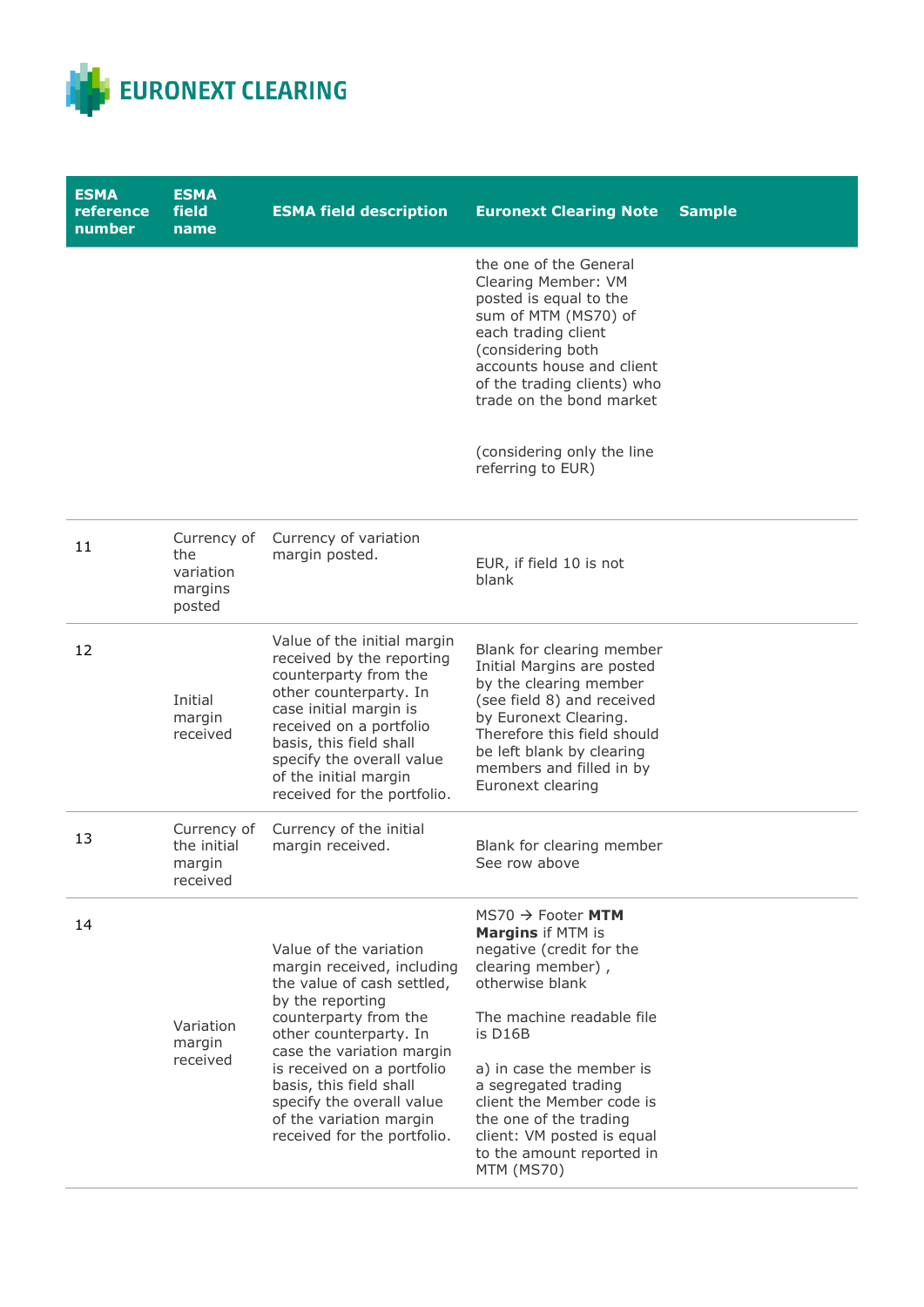

| <b>ESMA</b><br>reference<br>number | <b>ESMA</b><br>field<br>name                           | <b>ESMA field description</b>                                          | <b>Euronext Clearing Note</b>                                                                                                                                                                                                                                                                                                                                               | <b>Sample</b> |
|------------------------------------|--------------------------------------------------------|------------------------------------------------------------------------|-----------------------------------------------------------------------------------------------------------------------------------------------------------------------------------------------------------------------------------------------------------------------------------------------------------------------------------------------------------------------------|---------------|
|                                    |                                                        |                                                                        | b) in case the member is<br>not a segregated trading<br>client the Member code is<br>the one of the General<br>Clearing Member: VM<br>posted is equal to the<br>sum of MTM (MS70) of<br>each trading client<br>(considering both<br>accounts house and client<br>of the trading clients) who<br>trade on the bond market<br>(considering only the line<br>referring to EUR) |               |
| 15                                 | Currency of<br>the<br>variation<br>margins<br>received | Currency of the variation<br>margin received.                          | EUR, if field 14 is not<br>blank                                                                                                                                                                                                                                                                                                                                            |               |
| 16                                 |                                                        | Value of collateral posted<br>in excess of the required<br>collateral. | Refer to MS11 -> footer<br>Excess collateral + footer<br>excess cash of the<br>account house.<br>The machine readable file<br>is DS07                                                                                                                                                                                                                                       |               |
|                                    |                                                        |                                                                        | For clearing members<br>with "auto-repay" facility<br>the excess cash is<br>considered zero.                                                                                                                                                                                                                                                                                |               |
|                                    | <b>Excess</b><br>collateral<br>posted                  |                                                                        | a) in case the member is<br>a segregated trading<br>client the Member code is<br>the one of the trading<br>client: MS11 as per above<br>b) in case the member is<br>not a segregated trading<br>client the Member code is<br>the one of the General<br>Clearing Member: excess<br>collateral is reported in<br>MS11 (account client of<br>the General Clearing<br>Member)   |               |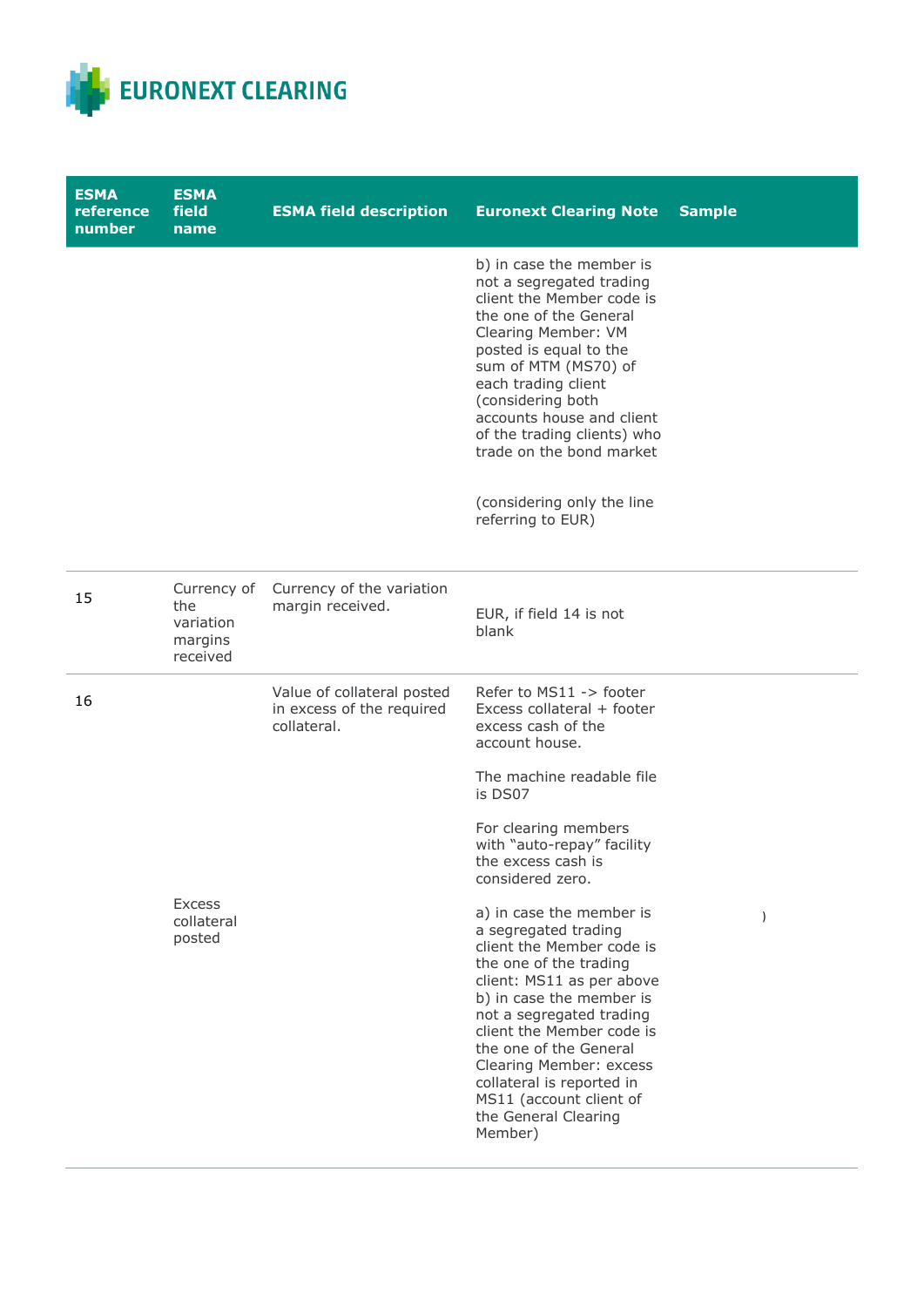

| <b>ESMA</b><br>reference<br>number | <b>ESMA</b><br>field<br>name                        | <b>ESMA field description</b>                                                                                                                                                                                                                                                                                                                                                                                                                                                 | <b>Euronext Clearing Note</b>                                                                                                                                                                                                                                                                                                                                                                                                                             | <b>Sample</b>       |
|------------------------------------|-----------------------------------------------------|-------------------------------------------------------------------------------------------------------------------------------------------------------------------------------------------------------------------------------------------------------------------------------------------------------------------------------------------------------------------------------------------------------------------------------------------------------------------------------|-----------------------------------------------------------------------------------------------------------------------------------------------------------------------------------------------------------------------------------------------------------------------------------------------------------------------------------------------------------------------------------------------------------------------------------------------------------|---------------------|
| 17                                 | Currency of<br>the excess<br>collateral<br>posted   | Currency of the excess<br>collateral posted.                                                                                                                                                                                                                                                                                                                                                                                                                                  | EUR, if field 16 is not<br>blank                                                                                                                                                                                                                                                                                                                                                                                                                          |                     |
| 18                                 | <b>Excess</b><br>collateral<br>received             | Value of collateral<br>received in excess of the<br>required collateral.                                                                                                                                                                                                                                                                                                                                                                                                      | blank for clearing<br>members<br>excess collateral is posted<br>by the clearing member<br>(see field 16) and<br>received by Euronext<br>Clearing. Therefore this<br>field should be left blank<br>by clearing members and<br>filled in by Euronext<br>Clearing                                                                                                                                                                                            |                     |
| 19                                 | Currency of<br>the excess<br>collateral<br>received | Currency of the excess<br>collateral received.                                                                                                                                                                                                                                                                                                                                                                                                                                | See row above                                                                                                                                                                                                                                                                                                                                                                                                                                             |                     |
| 20                                 | Action type                                         | The report shall contain<br>one of the following action<br>types: (a) a new margin<br>balance shall be identified<br>as 'New'; (b) a<br>modification of the details<br>of the margins shall be<br>identified as 'Margin<br>update'; (c) a cancellation<br>of a wrongly submitted<br>entire report shall be<br>identified as 'Error'; (d) a<br>correction of data fields<br>that were submitted<br>incorrectly in a previous<br>report shall be identified<br>as 'Correction'; | Validation Rules say "The<br>first report received for<br>given reporting<br>counterparty shall only<br>contain value "NEWT" in<br>this field.  Only one<br>report with the action<br>type "NEWT" for a given<br>reporting counterparty<br>shall be accepted." For<br>most clearing members,<br>this is likely to be their<br>reporting start date.<br>All margin reports after<br>the first for the same<br>Portfolio Code have Action<br>$Type = MARU.$ | <b>NEWT or MARU</b> |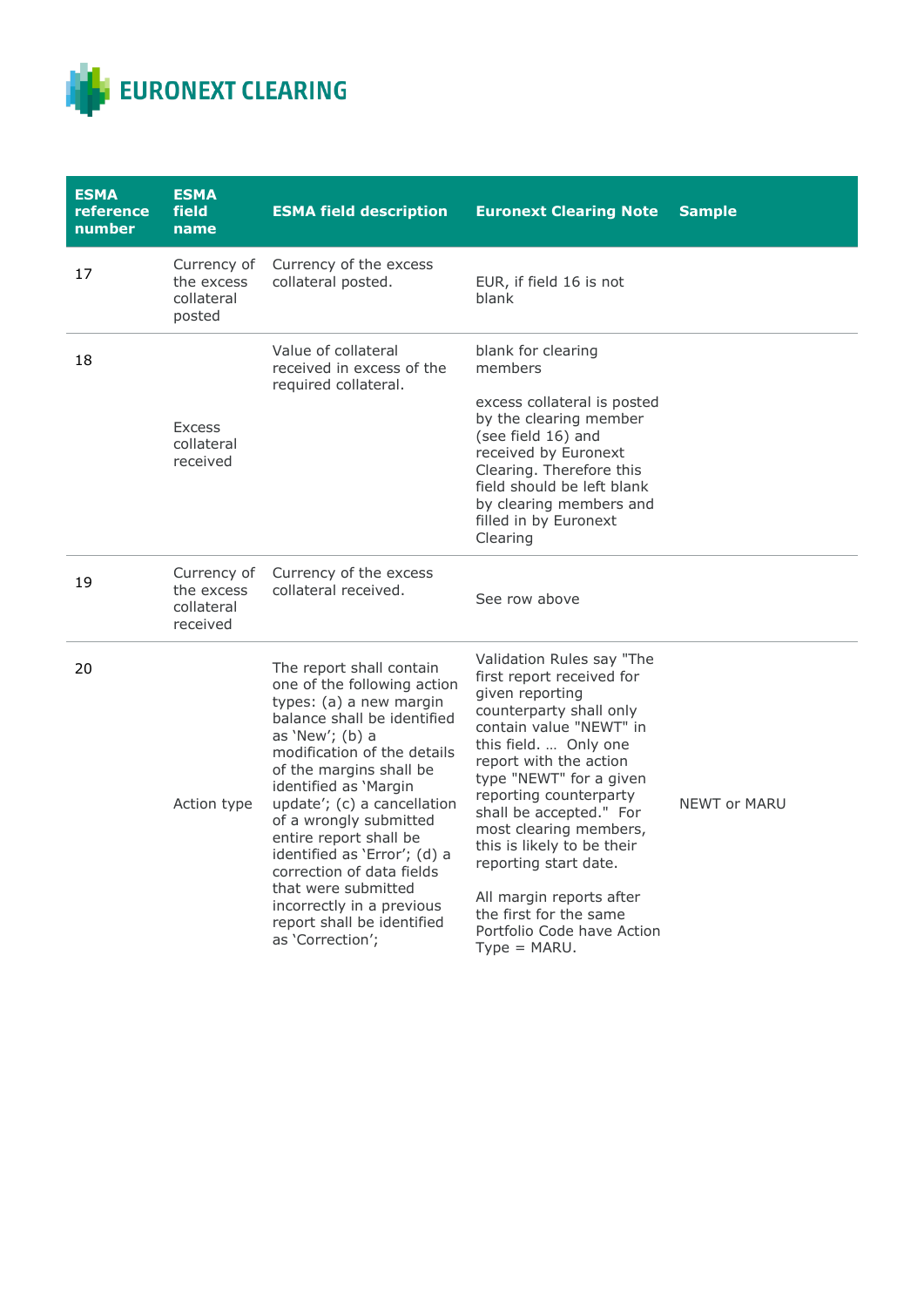

#### <span id="page-17-0"></span>**7. Collateral Update**

On T+1 and till the maturity date excluded, Euronext Clearing reports the collateral update (action type COLU), using the counterparty and collateral data already reported on T, with the exception of the Price per unit (field 2.87) and Collateral market value (field 2.88), that will be updated.

Clearing Members can retrieve the Price per unit on DS11 / (Accrued Coupon + Market Price) and recalculate Collateral market value (field 2.88) with new price.

For further information please refer to:

e-mail: [ccp-regulatory.reporting@euronext.com](mailto:ccp-regulatory.reporting@euronext.com)

Euronext refers to Euronext N.V. and its affiliates. Information regarding trademarks and intellectual property rights of Euronext is located at **euronext.com/terms-use**.

© 2022, Euronext N.V. - All rights reserved.

This document is for information purposes only. The information and materials contained in this document are provided 'as is' and This publication is for information purposes only and is not a recommendation to engage in investment activities. This publication is provided "as is" without representation or warranty of any kind. Whilst all reasonable care has been taken to ensure the accuracy of the content, Euronext does not guarantee its accuracy or completeness. Euronext will not be held liable for any loss or damages of any nature ensuing from using, trusting or acting on information provided. No information set out or referred to in this publication shall form the basis of any contract. The creation of rights and obligations in respect of financial products that are traded on the exchanges operated by Euronext's subsidiaries shall depend solely on the applicable rules of the market operator. All proprietary rights and interest in or connected with this publication shall vest in Euronext. No part of it may be redistributed or reproduced in any form without the prior written permission of Euronext.